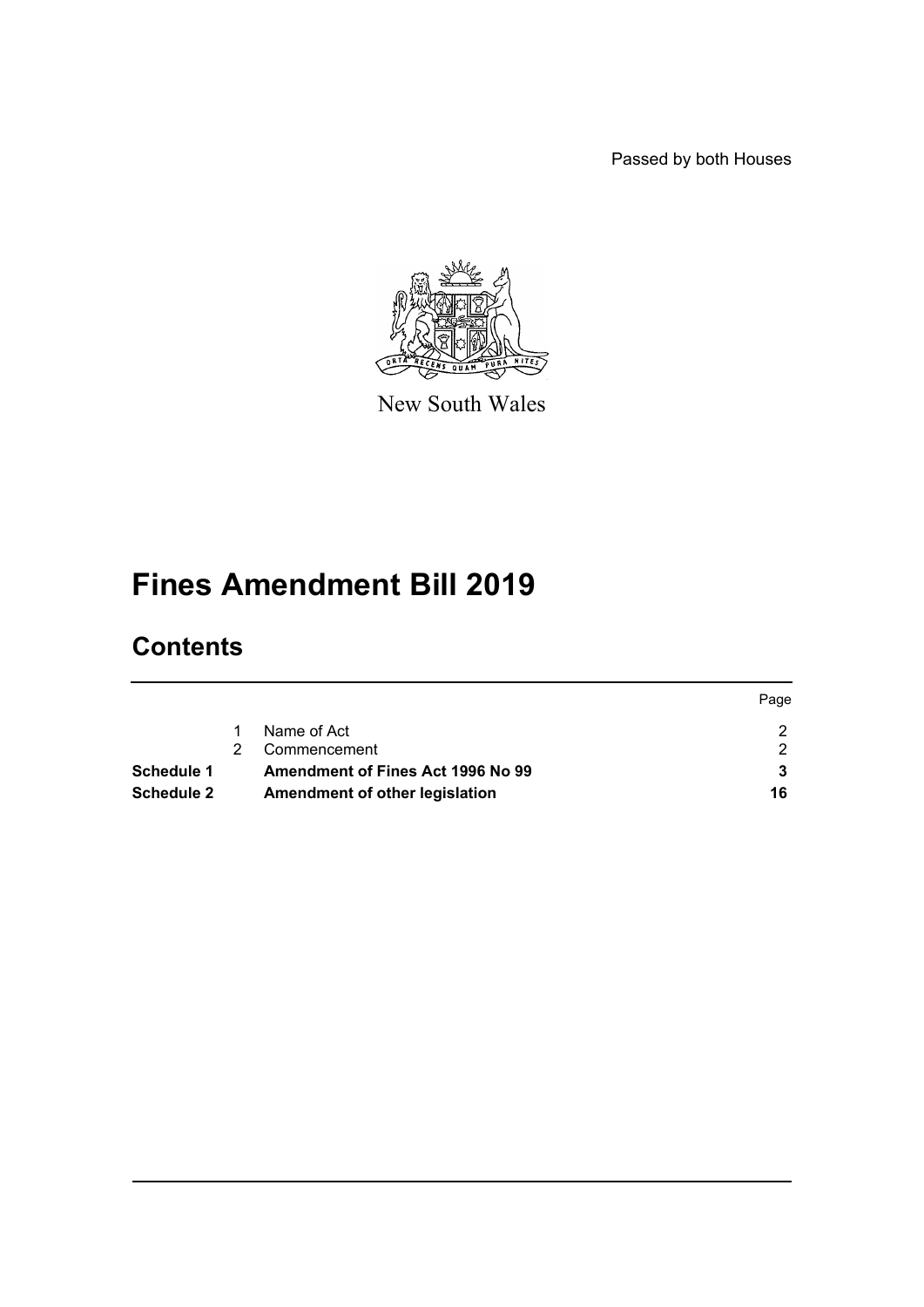*I certify that this public bill, which originated in the Legislative Assembly, has finally passed the Legislative Council and the Legislative Assembly of New South Wales.*

> *Clerk of the Legislative Assembly. Legislative Assembly, Sydney,* , 2019



New South Wales

# **Fines Amendment Bill 2019**

Act No , 2019

An Act to amend the *Fines Act 1996* in relation to fines and their enforcement; to amend the *Road Transport Act 2013* in relation to the nomination of persons responsible for camera recorded offences and parking offences; and for other purposes.

*I have examined this bill and find it to correspond in all respects with the bill as finally passed by both Houses.*

*Assistant Speaker of the Legislative Assembly.*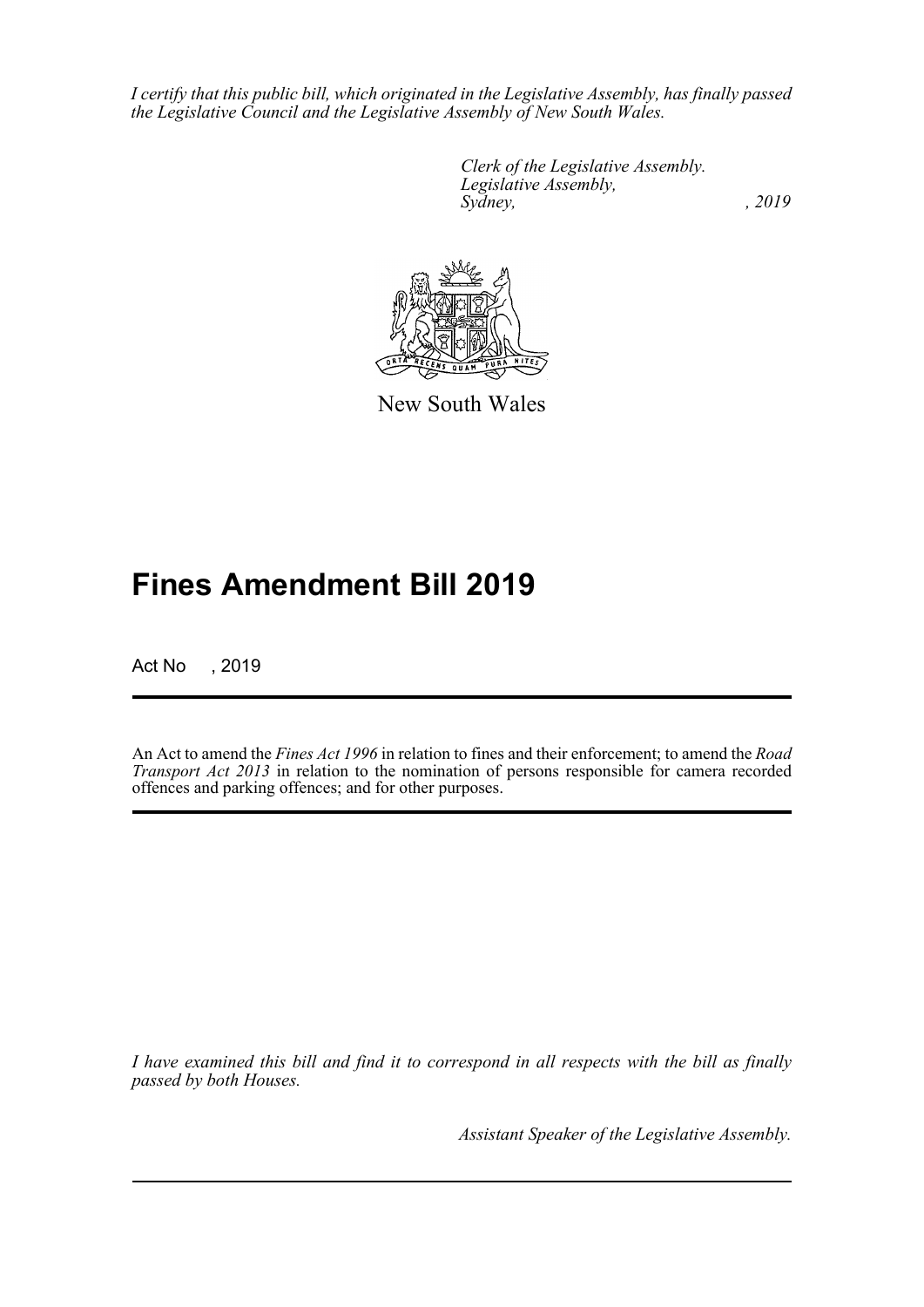# <span id="page-2-0"></span>**The Legislature of New South Wales enacts—**

# **1 Name of Act**

This Act is the *Fines Amendment Act 2019*.

## <span id="page-2-1"></span>**2 Commencement**

This Act commences on a day or days to be appointed by proclamation.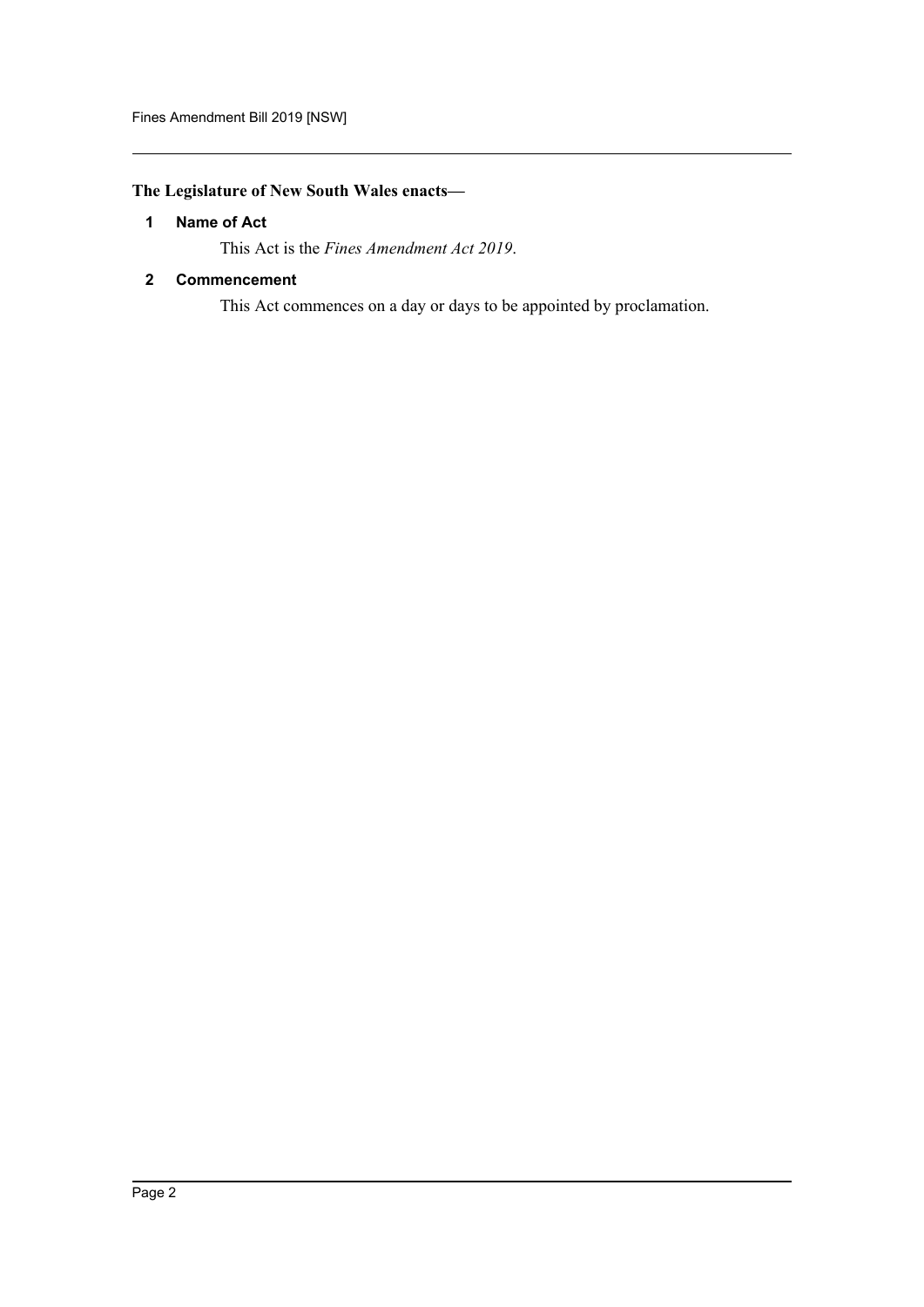# <span id="page-3-0"></span>**Schedule 1 Amendment of Fines Act 1996 No 99**

#### **[1] Section 3 Definitions**

Insert in alphabetical order in section 3(1) *approved electronic manner*—see section 4A.

**[2] Section 3(1), definition of "combined payment arrangement"** Omit the definition.

# **[3] Section 4A**

Insert after section 4—

#### **4A Electronic service of penalty notices and other documents**

- (1) For the purposes of this Act, an *approved electronic manner* of issuing a penalty notice to a person or serving a penalty reminder notice or fine enforcement order on a person means—
	- (a) sending the penalty notice, penalty reminder notice or fine enforcement order, or a penalty notification, to a telephone number or email address provided by the person for the purposes of the issue or service of the notice or order, or
	- (b) providing the person access to the penalty notice, penalty reminder notice or fine enforcement order, or a penalty notification, via the online notification system if the person consents to the use of that system, or
	- (c) any other electronic manner prescribed by the regulations.
- (2) A person may, orally or in writing, provide an email address or telephone number or consent to the use of the online notification system for the purposes of receiving or accessing—
	- (a) a particular penalty notice, penalty reminder notice or fine enforcement order, or
	- (b) a particular kind of penalty notice, penalty reminder notice or fine enforcement order, or
	- (c) penalty notices, penalty reminder notices or fine enforcement orders for a particular period, or
	- (d) all penalty notices, penalty reminder notices or fine enforcement orders.
- (3) A penalty notice may not be issued to a person, or a penalty reminder notice or fine enforcement order served on a person, in an approved electronic manner if the person is under the age of  $16$  years.
- (4) This section does not authorise a penalty notice to be issued to a person, or a penalty reminder notice or fine enforcement order to be served on a person, orally.
- (5) In this section—

*online notification system* means an online system approved by the Commissioner for the purposes of enabling a person to securely access, by means of a website, mobile telephone or mobile device or by other electronic means, a penalty notice, penalty reminder notice, fine enforcement order or penalty notification that is issued to, or made in respect of, the person.

*penalty notification* means a written notification stating the following—

(a) a penalty notice, penalty reminder notice or fine enforcement order (as the case requires) has been issued to, or made in respect of, the person,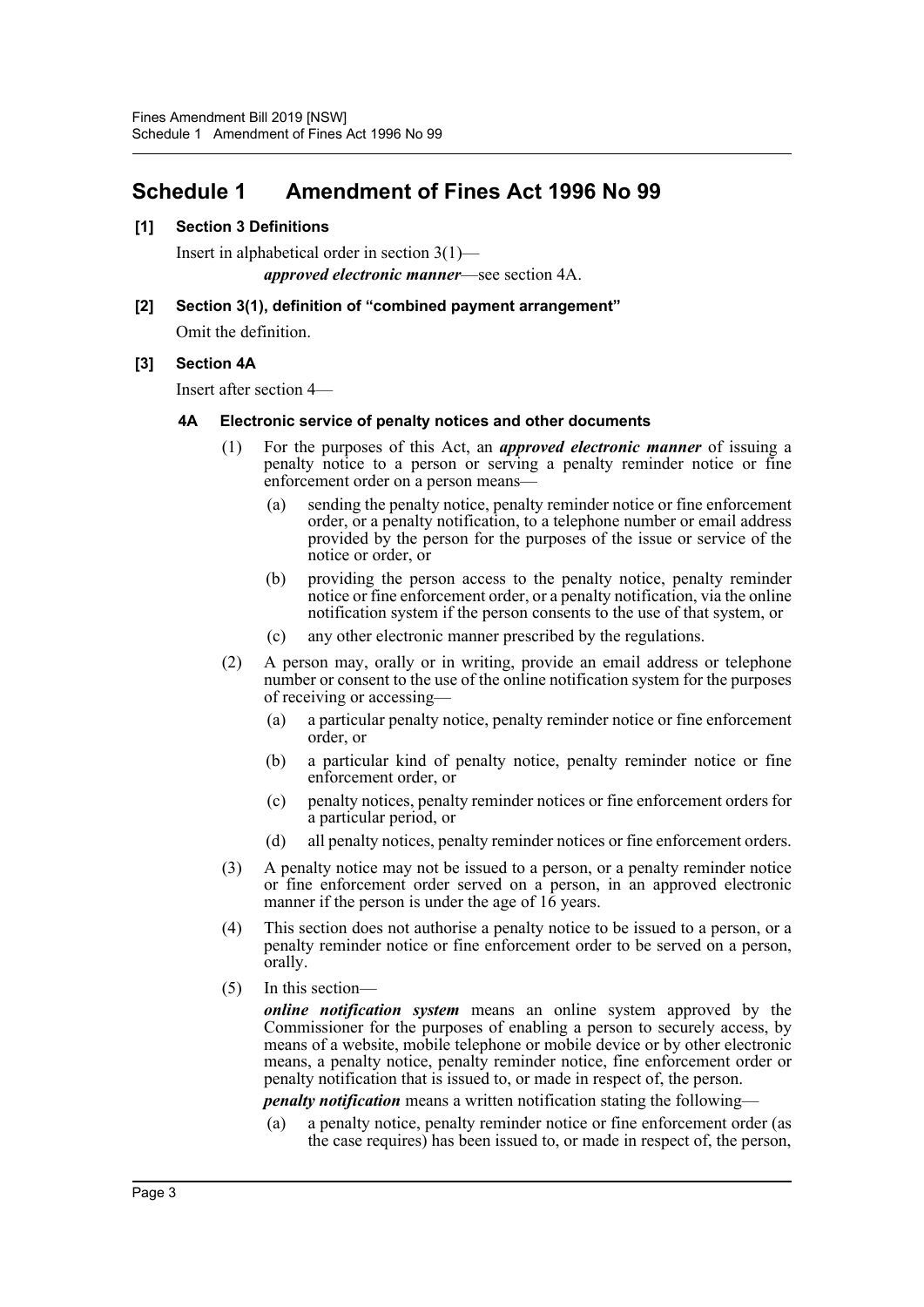- (b) the sending of the penalty notification to the person, or providing the person access to the penalty notification, is taken to be the issue of the penalty notice to the person or service of the penalty reminder notice or fine enforcement order on the person (as the case requires),
- (c) how the person can access the penalty notice, penalty reminder notice or fine enforcement order by means of a website, mobile telephone or mobile device or by other electronic means.
- (6) In this section, a reference to a fine enforcement order is a reference to notice of a fine enforcement order.

**Note.** Division 2 of Part 4 requires notice of a fine enforcement order to be served on the person liable to pay the fine concerned.

#### **[4] Sections 11(8), 80(4)(b), 99A (definition of "approved organisation") and 112B (paragraph (b) of definition of "appropriate custodial officer")**

Omit "Department of Justice" wherever occurring.

Insert instead "Department of Communities and Justice".

#### **[5] Section 13 Referral for a court fine enforcement order**

Omit section 13(1)(b)–(d). Insert instead—

(b) the person seeks a work and development order or time to pay order in relation to the fine.

#### **[6] Section 14 When an order may be made**

Omit section 14(1B). Insert instead—

(1B) However, a court fine enforcement order may be made, without any default in payment, in relation to a fine imposed by a court on a person if the person seeks a work and development order or time to pay order in relation to the fine.

#### **[7] Section 14(1C)**

Omit " $(c)$  or  $(d)$ ,".

#### **[8] Section 17, note**

Omit "under fine enforcement orders".

#### **[9] Section 19 Summary of penalty notice procedure**

Omit section 19(1)(b1). Insert instead—

#### (b1) **Internal review**

A reviewing agency may conduct a review of the decision to issue the penalty notice, including after a penalty notice enforcement order has been made. After conducting a review, the agency may withdraw the penalty notice or penalty notice enforcement order or confirm the decision. If the decision is confirmed, the agency may serve a penalty reminder notice or, if a penalty notice enforcement order has been made, take enforcement action (see Division 2A).

#### **[10] Section 19(1)(e)**

Omit the paragraph. Insert instead—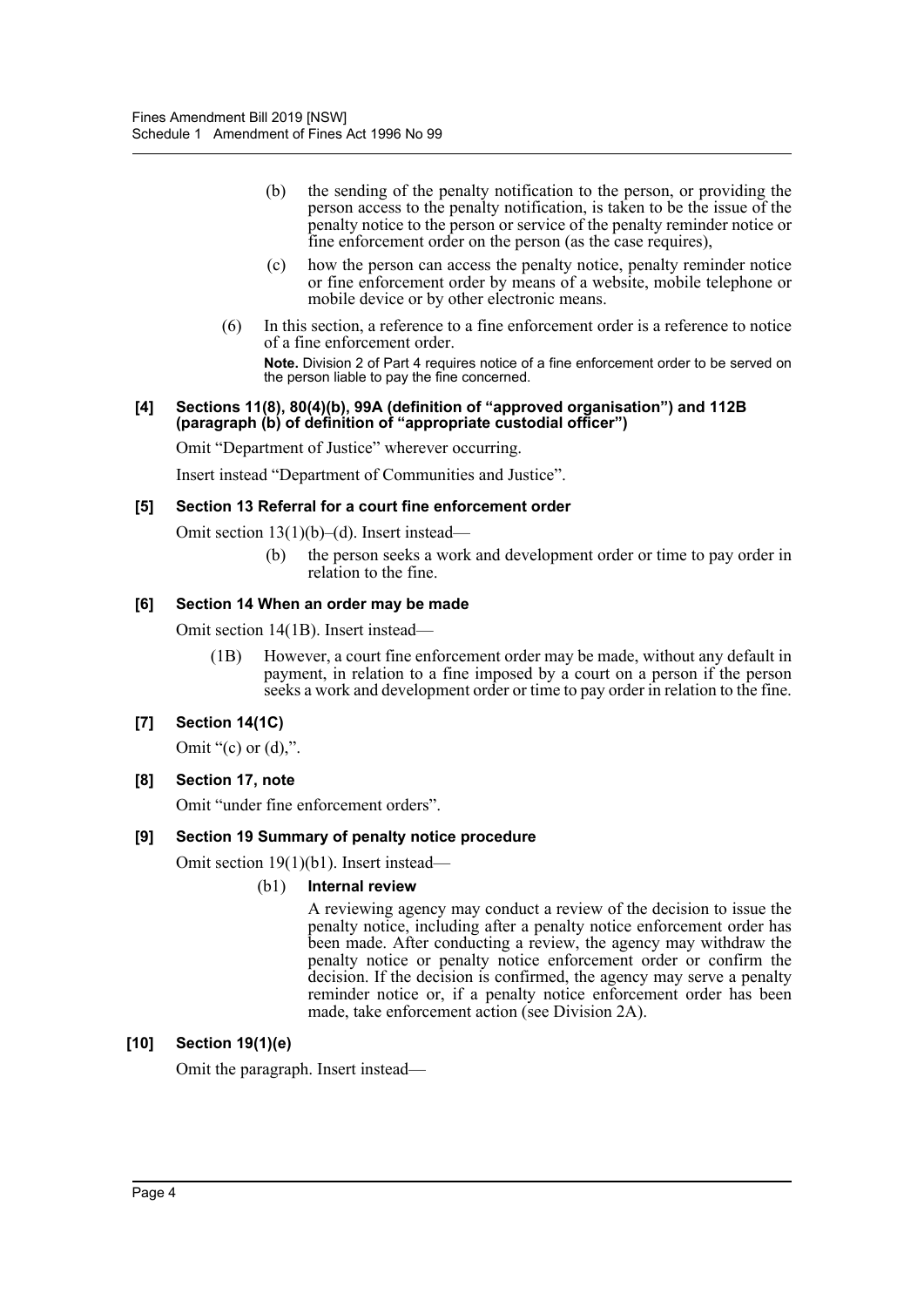## (e) **Withdrawal of enforcement order**

A penalty notice enforcement order may, on application or the Commissioner's own initiative, be withdrawn by the Commissioner (see Division 5).

# **[11] Section 19(1)(f)**

Omit "the Commissioner or, if the Commissioner refuses the application, by".

### **[12] Sections 19A(3) (definition of "guidelines") and 22(2)(b)**

Omit "in the Department of Finance, Services and Innovation" wherever occurring.

#### **[13] Section 21 Issue of penalty notices**

Insert after section  $21(2)(b)$ —

(b1) in an approved electronic manner, or

# **[14] Section 21(3)–(5)**

Omit the subsections.

#### **[15] Section 21(6)**

Omit "electronically". Insert instead "in an approved electronic manner".

#### **[16] Section 23 Amount payable under penalty notice**

Insert after section 23(5)—

- (6) Despite any other provision of this Act or any other Act or law, the Commissioner may, on application by a person to whom a penalty notice is issued, reduce by 50% the amount required to be paid under the penalty notice if—
	- (a) at the time the person committed the offence specified in the penalty notice, the person was in receipt of a Government benefit, and
	- (b) the Commissioner thinks it is appropriate having regard to the relevant guidelines issued under section 120.
- (7) In subsection (6), a person in receipt of a Government benefit includes the following—
	- (a) a holder of a Health Care Card, Ex-Carer Allowance (Child) Health Care Card or Commonwealth Seniors Health Card issued on behalf of the Commonwealth,
	- (b) a person in receipt of the Disability Support Pension or Newstart, ABSTUDY Living or Widow Allowance under a law of the Commonwealth.

#### **[17] Section 24A Application for review of penalty notice**

Omit section 24A(2) and (3). Insert instead—

- (2) An application for a review must include the grounds on which the review is sought (including supporting evidence) and must be made—
	- (a) to the Commissioner in an approved form—in the case of a fine under a penalty notice that is payable to the Commissioner, or
	- (b) to the issuing agency in the form approved by the agency—in any other case.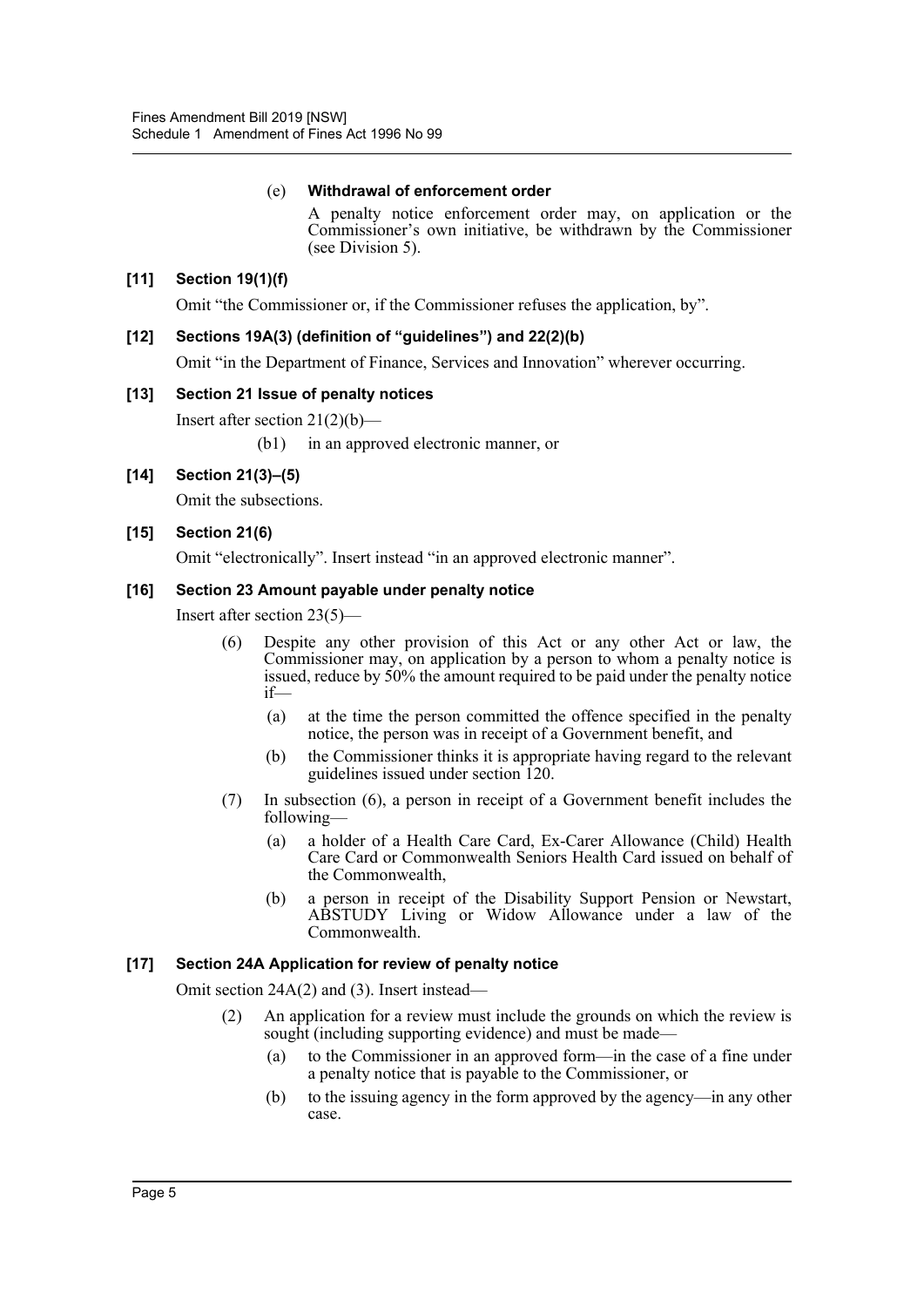- (3) An application for a review may, subject to subsection (3A), be made at any time, including after—
	- (a) the whole or part of the amount payable under the penalty notice has been paid, or
	- (b) a penalty notice enforcement order has been made in relation to the penalty notice.
- (3A) If the whole of the amount payable under the penalty notice has been paid and no penalty reminder notice has been served in respect of the offence, an application for a review must be made not later than  $\delta$ 0 days after the penalty notice was issued.

#### **[18] Section 24F Action to be taken if decision to issue penalty notice is confirmed**

Insert after section 24F(2)—

- (3) This section does not apply if—
	- (a) a penalty notice enforcement order has been made in respect of the offence, or
	- (b) the person has elected to have the matter dealt with by a court under section 23A or 36.

**Note.** If a penalty notice enforcement order has been made in relation to a penalty notice and the decision to issue the penalty notice is confirmed in a review under this Division, enforcement action may be taken against the person under Part 4.

#### **[19] Section 24G Effect of withdrawal of penalty notice**

Insert "or penalty notice enforcement order" after "reminder notice" in section 24G(2)(a).

#### **[20] Section 28 Service of penalty reminder notices**

Omit section 28(1)(d). Insert instead—

(d) in an approved electronic manner, or

#### **[21] Section 28(2)**

Omit "service of any such penalty reminder notice".

Insert instead "personal service or service by post or document exchange of a penalty reminder notice<sup>5</sup>.

#### **[22] Section 36 How a person may elect to have matter dealt with by court**

Omit section 36(2A) and the note. Insert instead—

(2A) Despite subsection (2), a person may make an election at any time while a review under Division 2A of the decision to issue the penalty notice is in progress, provided the person applied for the review on or before the due date specified in the penalty reminder notice for payment in relation to the offence concerned.

#### **[23] Section 36(3)**

Omit "by facsimile or other electronic transmission".

Insert instead "by electronic means approved by the Commissioner".

#### **[24] Section 38 Circumstances in which person issued with penalty reminder notice for vehicle or vessel offence is not liable to pay penalty**

Omit section 38(1). Insert instead—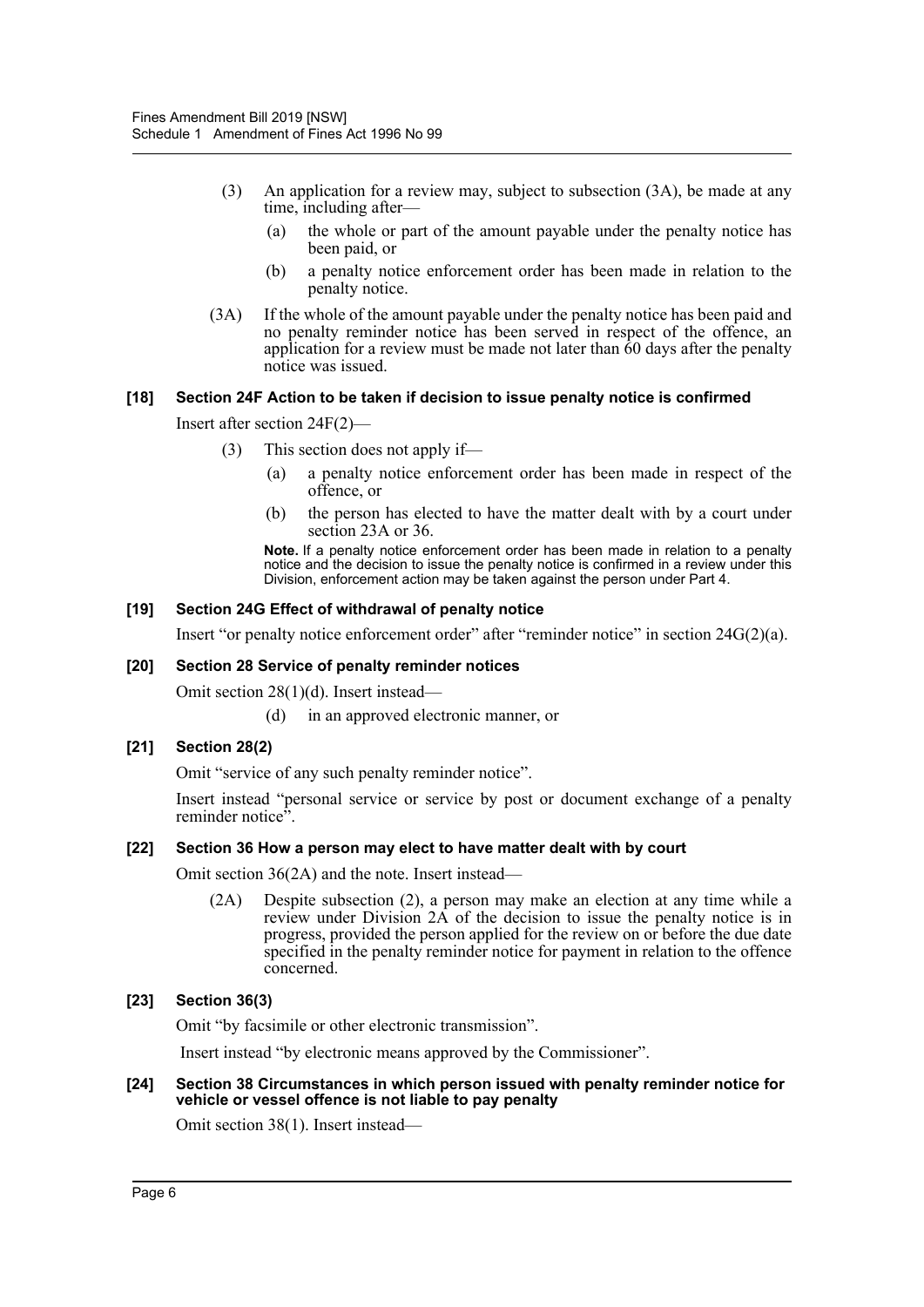- (1) A person on whom a penalty reminder notice is served in relation to a vehicle or vessel offence is not liable to make any payment under the penalty notice if—
	- (a) on or before the due date specified in the penalty reminder notice, the appropriate officer receives an approved nomination notice containing the name and address of the person who was in charge of the vehicle or vessel concerned at all relevant times relating to the offence, or
	- (b) the person satisfies the appropriate officer that the person did not know and could not with reasonable diligence have ascertained that name and address.

#### **[25] Section 38(2)**

Omit "for use when nominating persons under this section as persons in charge of vehicles or vessels".

Insert instead "to be used to nominate the person in charge of a vehicle or vessel under this section".

#### **[26] Section 38(3A)**

Omit "for the penalty notice to which the penalty reminder notice relates".

#### **[27] Section 38(3E)**

Omit "another person".

Insert instead "a person (including the person making the nomination)".

#### **[28] Section 38(3F)**

Omit "another person". Insert instead "a person".

#### **[29] Section 38(3F)**

Omit "other".

# **[30] Section 38(4)**

Insert in alphabetical order—

*appropriate officer*, in relation to a penalty reminder notice, means an appropriate officer for the penalty notice to which the penalty reminder notice relates or another person or body specified in the penalty reminder notice.

#### **[31] Section 40 What is a penalty notice enforcement order?**

Insert after section 40(2)—

(3) The regulations may make provision for or with respect to the making of penalty notice enforcement orders.

#### **[32] Section 42 When a penalty notice enforcement order may be made**

Omit section 42(1)(a1). Insert instead—

(a1) there is no review under Division 2A in progress, and

# **[33] Section 42(1AA)**

Omit the subsection. Insert instead—

(1AA) The Commissioner may also make a penalty notice enforcement order, in respect of an amount owed by a person under a penalty notice, if the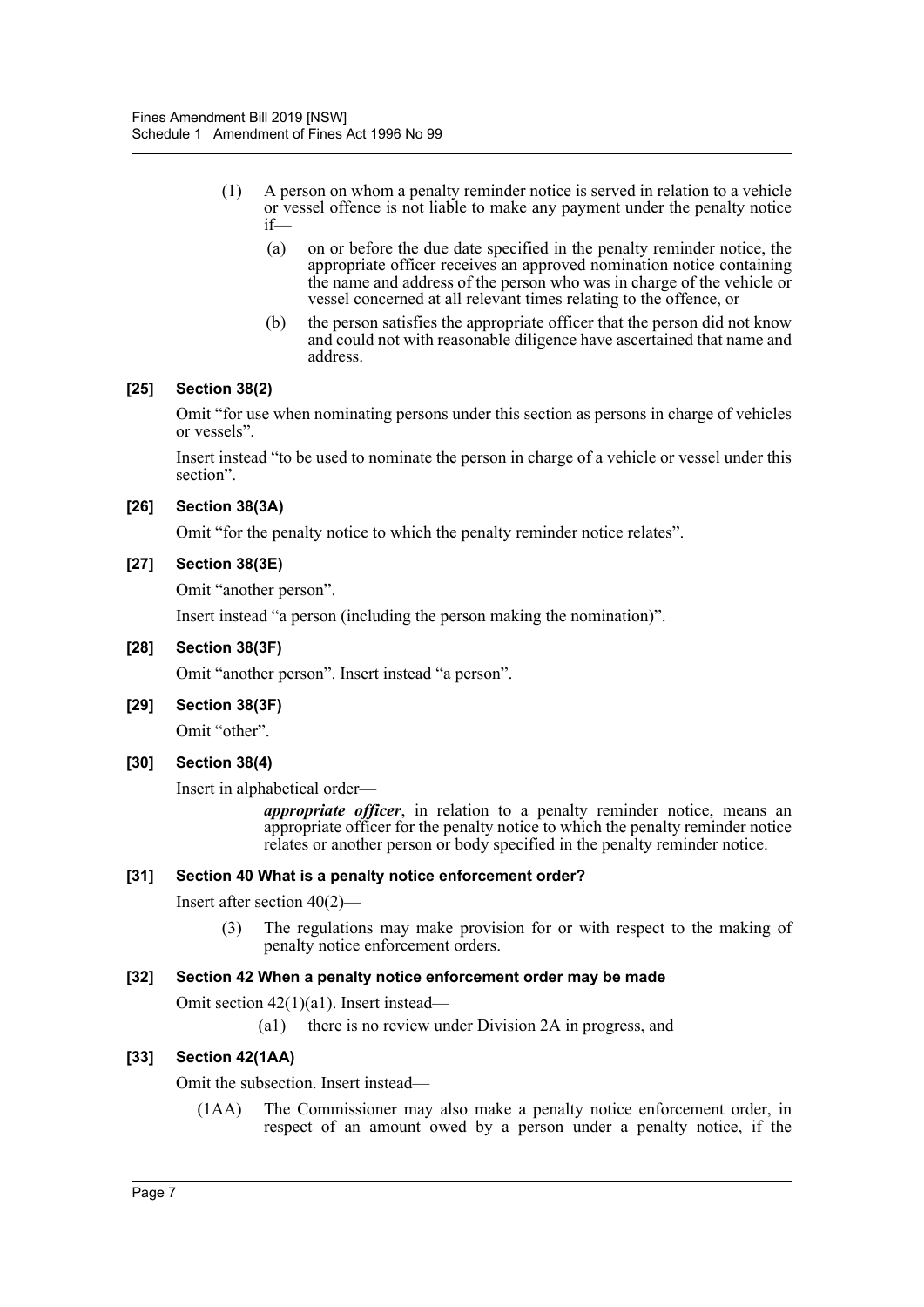Commissioner receives an application by the person for a work and development order or time to pay order in relation to the amount.

## **[34] Section 42(1CC)**

Omit the subsection. Insert instead—

(1CC) On the making of an order under subsection (1AA), the person who has been issued with the penalty notice to which the order relates can no longer elect to have the matter dealt with by a court under section 23A or 36. **Note.** See Division 5 for the circumstances in which the Local Court may deal with matters relating to penalty notice enforcement orders.

# **[35] Section 45 Effect of making, or of payment under, penalty notice enforcement order** Insert "withdrawal or" before "annulment" in section 45(4).

#### **[36] Sections 46, 47 and 48–49A**

Omit the sections.

#### **[37] Part 3, Division 5, heading**

Omit "**Annulment**". Insert instead "**Withdrawal and annulment**".

#### **[38] Sections 46 and 47**

Insert after the heading to Division 5 of Part 3—

#### **46 Application for withdrawal of penalty notice enforcement order**

- (1) A person against whom a penalty notice enforcement order is made may apply to the Commissioner for the withdrawal of the order.
- (2) An application for withdrawal is to be made in the approved form and may be made by or on behalf of the person against whom the penalty notice enforcement order was made.
- (3) A person may not make more than one application under this section in relation to the same matter, except with the leave of the Commissioner.
- (4) The Commissioner is to decide whether or not to withdraw a penalty notice enforcement order in the absence of the parties, unless the Commissioner otherwise determines.
- (5) The Commissioner must give notice of a decision about an application for the withdrawal of a penalty notice enforcement order to all parties.

#### **47 Grounds for withdrawal of penalty notice enforcement order**

- (1) The Commissioner may, on application under section 46 or the Commissioner's own initiative, withdraw a penalty notice enforcement order on any of the following grounds—
	- (a) a fine to which the penalty notice enforcement order applies has previously been the subject of a penalty notice enforcement order in respect of which any enforcement action has been taken,
	- (b) the person named in the penalty notice enforcement order is not the same person as the person in respect of whom a fine to which the order applies was imposed,
	- (c) the order relates to the owner of a vehicle or vessel, being a vehicle or vessel involved in an offence the subject of the fine at a time when the owner was not the owner of the vehicle or vessel concerned,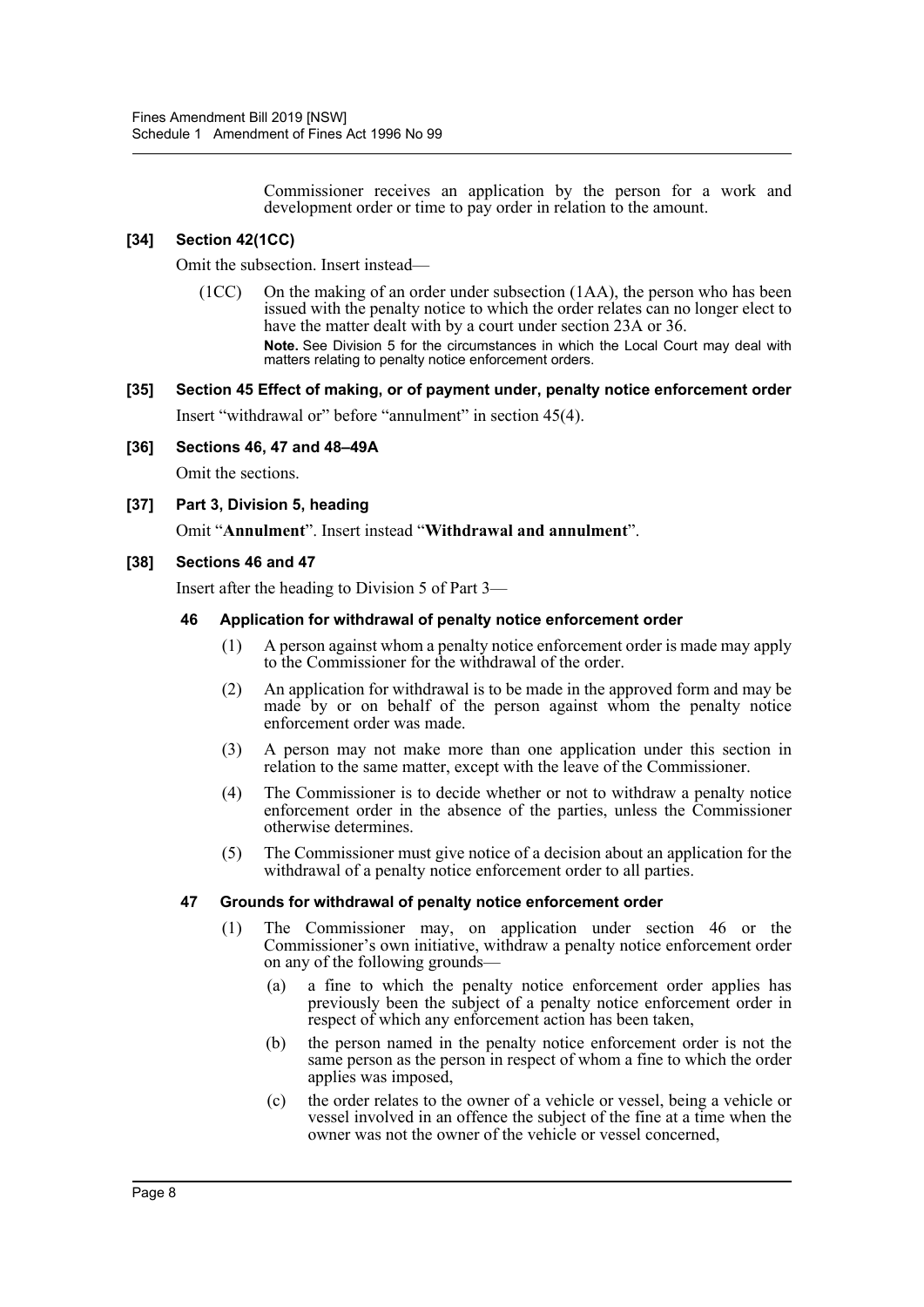- (d) the penalty notice for the fine to which it applies is withdrawn by the Commissioner under an arrangement under section 114,
- (e) the person was not aware that a penalty notice had been issued until notice of the order was served, but only in the case of an application for withdrawal that is made within a reasonable time after that service,
- (f) the person was otherwise hindered by accident, illness, misadventure or other cause from taking action in relation to the penalty notice, but only in the case of an application for withdrawal that is made within a reasonable time after the person ceased being so hindered,
- (g) the penalty reminder notice in relation to a particular offence was, or both the penalty notice and the penalty reminder notice were, returned as being undelivered to its sender after being sent to the person at the person's recently reported postal address (within the meaning of section 126A) and notice of the order was served on the person at a different postal address,
- (h) the Commissioner is satisfied that a question or doubt arises as to the person's liability for the penalty or other amount concerned,
- (i) the Commissioner is satisfied that there is other just cause why the application should be granted, having regard to the circumstances of the case.

**Note 1.** The Commissioner may, on the Commissioner's own initiative, withdraw a penalty notice enforcement order under this section if an approved nomination notice in respect of the penalty notice to which the penalty notice enforcement order applies is provided to an appropriate officer under section 38 out of time.

**Note 2.** Section 24G(2) provides that a penalty notice enforcement order is taken to be withdrawn if the Commissioner or the issuing agency conducting an internal review of the decision to issue a penalty notice under Division 2A decides to withdraw the penalty notice.

- (2) If the Commissioner withdraws a penalty notice enforcement order and all of the following apply, the Commissioner must refer the matter to the Local Court to hear and determine the matter under section 51—
	- (a) the withdrawal is made following an application under section 46,
	- (b) the order is withdrawn on any of the grounds referred to in subsection  $(1)(e)–(g),$
	- (c) the penalty notice to which the order applies is not withdrawn,
	- (d) the person concerned disputes the person's liability to pay the amount payable under the penalty notice to which the order relates.
- (3) The Commissioner must withdraw a penalty notice enforcement order if the application for withdrawal is made by an appropriate officer for the penalty notice to which the order applies.
- (4) To avoid doubt, the Commissioner may withdraw a penalty notice enforcement order under this section even if section  $126A(1)$  permitted the service of a penalty reminder notice in relation to a particular offence referred to in the fine enforcement order or section  $126A(2)$  permitted the making of the penalty notice enforcement order (or both).

#### **[39] Section 50 Appeal against refusal to withdraw penalty notice enforcement order**

Omit "an application for annulment" from section 50(1).

Insert instead "to withdraw a penalty notice enforcement order under section 47".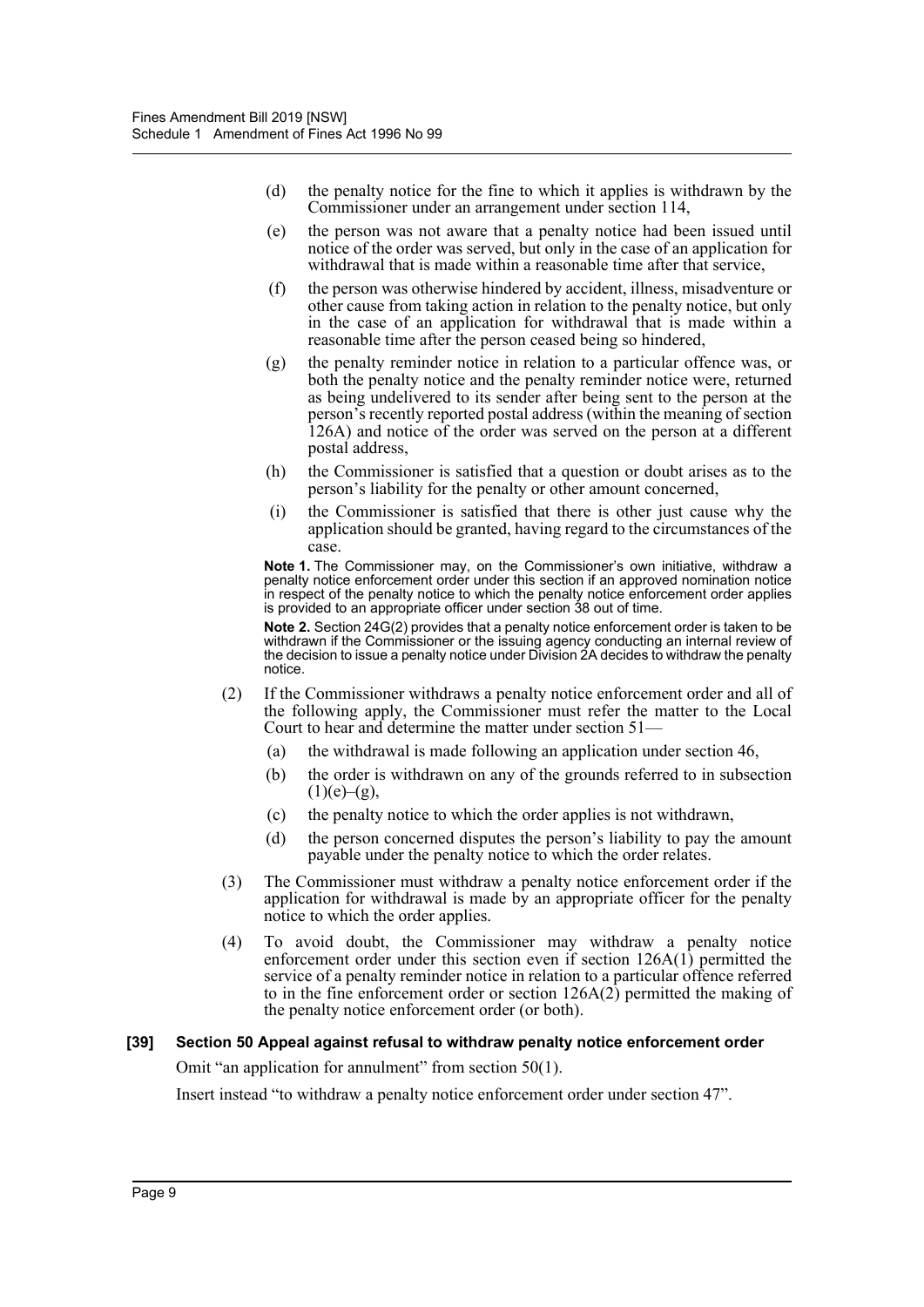#### **[40] Section 50(1)**

Omit "original application determined".

Insert instead "penalty notice enforcement order annulled".

#### **[41] Section 50(3)**

Omit the subsection. Insert instead—

The Local Court may annul a penalty notice enforcement order on any of the grounds on which the Commissioner may withdraw a penalty notice enforcement order under section 47.

#### **[42] Section 51 Proceedings in Local Court after withdrawal or annulment of penalty notice enforcement order**

Omit "annulled by the Local Court (or is annulled by the Commissioner and referred to the Local Court)" from section 51(1).

Insert instead "withdrawn by the Commissioner and referred to the Local Court under section 47(2) or annulled by the Local Court under section 50".

#### **[43] Section 51(2)**

Insert "under section 50" after "order".

#### **[44] Section 51(4)**

Omit "the annulment of".

#### **[45] Section 52 Provisions relating to withdrawal and annulment of penalty notice enforcement orders**

Omit section 52(1) and (3). Insert instead—

- (1) The Commissioner or the Local Court, when deciding whether or not to withdraw or annul a penalty notice enforcement order under this Division, may stay enforcement action under the penalty notice enforcement order subject to such terms and conditions as the Commissioner or Court thinks fit.
- (2) A penalty notice enforcement order may be withdrawn or annulled completely or only to the extent of some of the penalty notices to which it applies.

#### **[46] Section 52(4) and (5)**

Insert "withdrawn or" before "annulled" wherever occurring.

## **[47] Section 52(4)(d)**

Omit "annulment of the order under section 49(1)(a)".

Insert instead "withdrawal of the order under section 46".

# **[48] Section 52(6)–(8)**

Omit section 52(7). Insert instead—

- (6) The withdrawal of a penalty notice enforcement order under section 47 does not prevent the making of a further order in respect of the penalty notice.
- (7) If a penalty notice enforcement order is withdrawn by the Commissioner under section 47 or annulled by the Local Court under section 50, the period within which proceedings for an offence may be instituted in respect of the matter under section 179 of the *Criminal Procedure Act 1986* or any other Act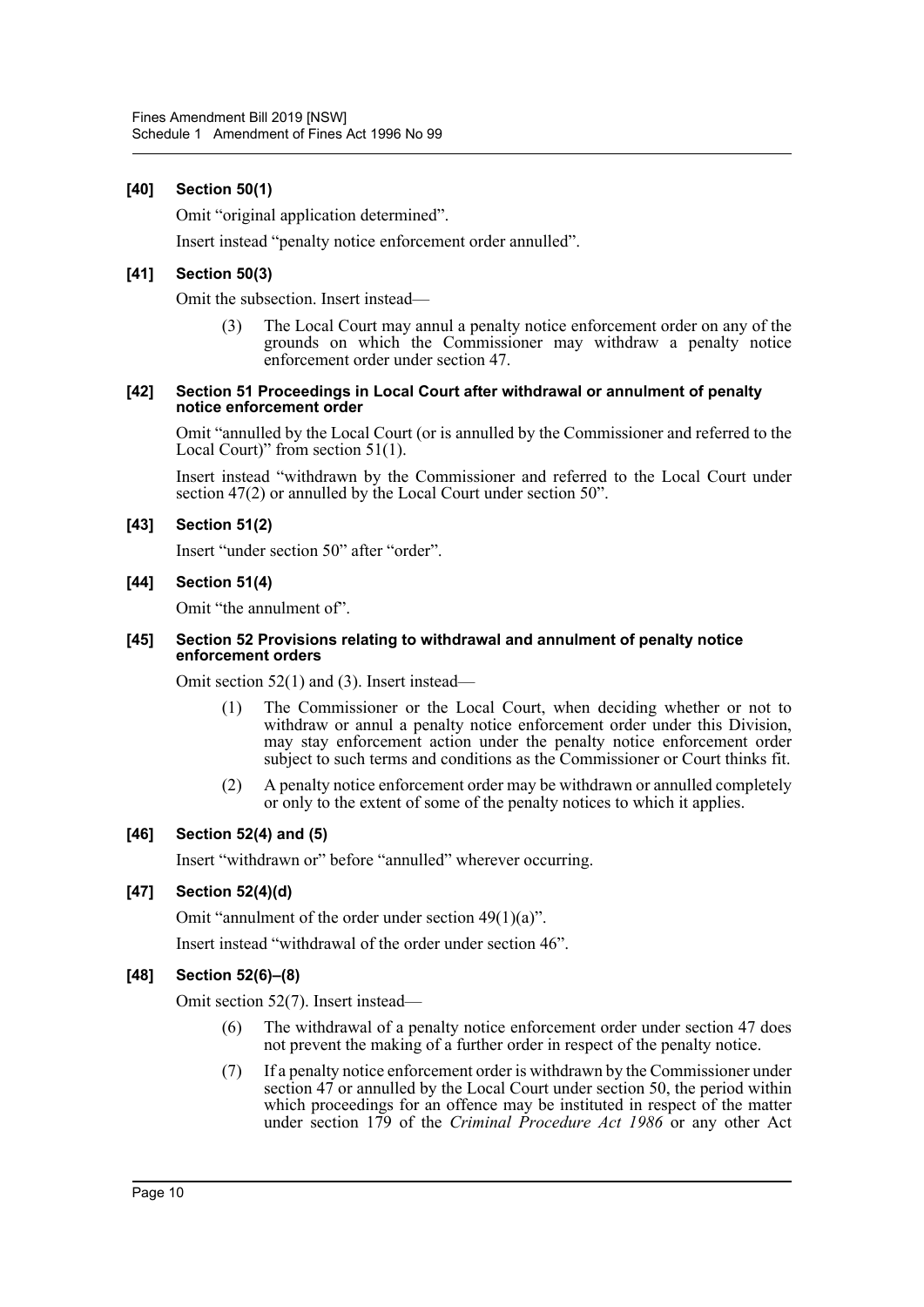commences on the date the order is withdrawn or annulled (as the case requires).

- (8) The regulations may make provision for or with respect to the following—
	- (a) the withdrawal of penalty notice enforcement orders,
	- (b) applications for withdrawals and fees for applications,
	- (c) the practice and procedure of the Commissioner when making decisions about withdrawals.

#### **[49] Section 52, note**

Omit "under fine enforcement orders".

#### **[50] Section 53 Application of penalty notice procedure to children**

Insert "withdrawal or" before "annulment" in section 53 (3).

#### **[51] Section 59 Service on fine defaulter of notice of order**

Insert at the end of the section—

(2) However, the Commissioner is not required to serve notice of a court fine enforcement order made under section  $14(1B)$  or a penalty notice enforcement order made under section 42(1AA).

#### **[52] Section 61 Service of notice**

Omit section 61(1)(d). Insert instead—

(d) in an approved electronic manner, or

#### **[53] Section 61(2) and (3)**

Omit "service of any such notice" wherever occurring.

Insert instead "personal service or service by post or document exchange of notice".

#### **[54] Section 64A**

Insert after section 64—

#### **64A Amendment of fine enforcement order**

- (1) The Commissioner may at any time, on the application of a fine defaulter or on the Commissioner's own initiative, amend a fine enforcement order to correct an error.
- (2) An amendment is to be made by notice served on the fine defaulter in the same way as the notice of the fine enforcement order.
- (3) An amendment cannot increase the amount of the fine payable under the order.
- (4) The Commissioner must give the fine defaulter written notice of the amendment as soon as practicable after amending the fine enforcement order.
- (5) An amendment made to a fine enforcement order does not affect the validity of anything done before that amendment in relation to the amount owed.

#### **[55] Section 100 Time to pay**

Omit section 100(1) and (1A). Insert instead—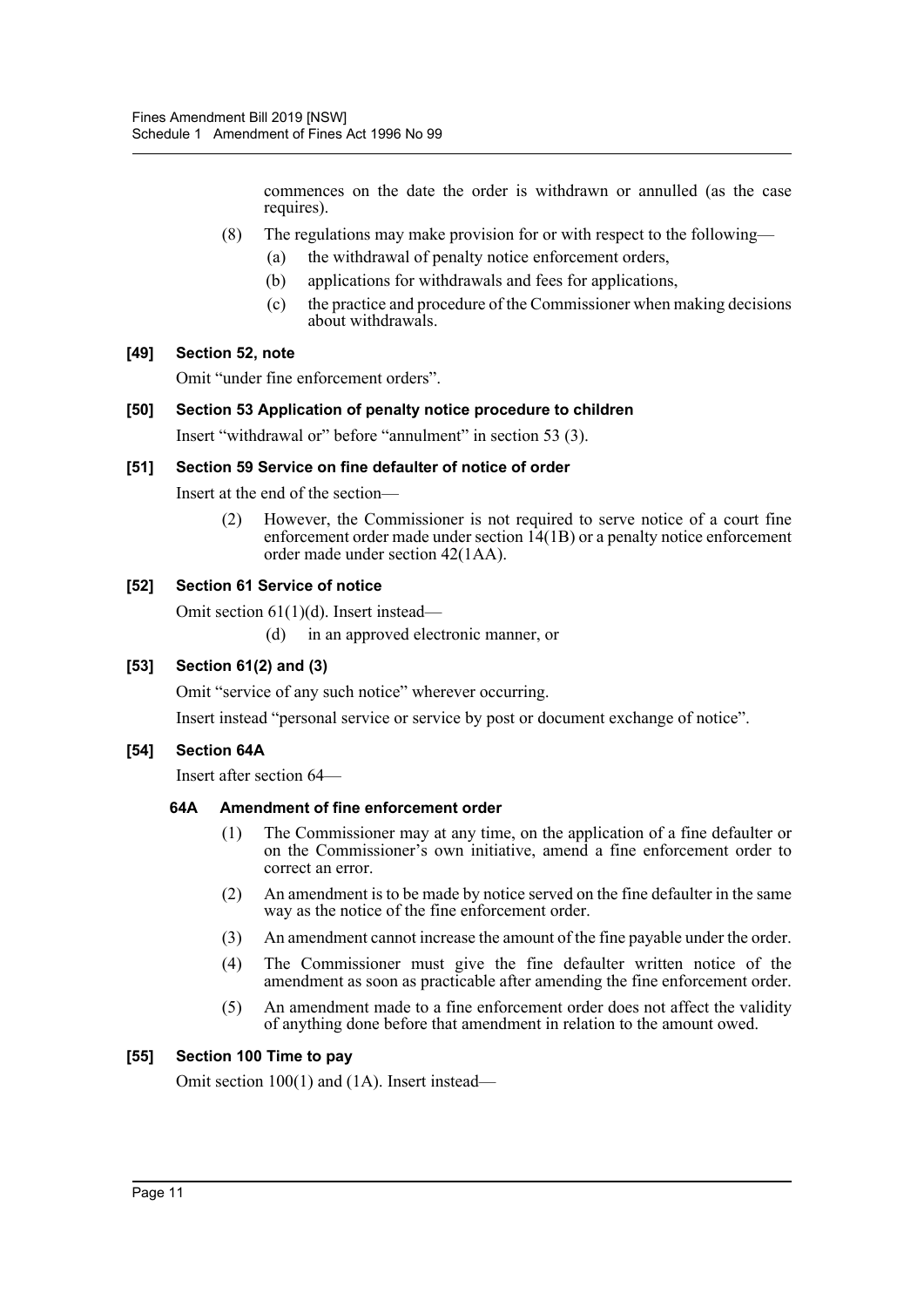(1) At any time before a community correction order or community service order is issued under Division 5, a fine defaulter may make an application to the Commissioner for time to pay a fine.

# **[56] Section 100(4B)**

Omit "and may provide for a combined payment arrangement".

#### **[57] Section 100(7)**

Omit the subsection.

#### **[58] Sections 108E(3) and 108G(2)**

Omit ", facsimile or other electronic transmission" wherever occurring.

Insert instead "or by electronic means approved by the Commissioner".

#### **[59] Section 112E Time to pay orders**

Omit the section.

#### **[60] Section 117C**

Insert after section 117B—

#### **117C Unlawful disclosure of personal information**

- (1) If the Commissioner becomes aware of an unlawful disclosure of personal information about an individual that is held by the Commissioner, the Commissioner must, within 28 days after becoming aware of the disclosure, notify the individual of that disclosure in accordance with any directions given to the Commissioner by the Privacy Commissioner in relation to the matter.
- (2) However, the Commissioner is not required to notify the individual of the disclosure if the Privacy Commissioner advises that notification is not appropriate in the circumstances.
- (3) The Privacy Commissioner is to include information about all unlawful disclosures under this section in the Privacy Commissioner's annual report for the period in which the disclosures occurred.
- (4) In this section *personal information* has the same meaning as in the *Privacy and Personal Information Protection Act 1998*.

#### **[61] Section 120 Guidelines on exercise of functions under this Act**

Insert after section  $120(1)(d)$ —

(e) the class of persons in respect of whom the Commissioner must not make a reallocation of an overpayment under section 122C.

#### **[62] Section 122C**

Omit the section. Insert instead—

#### **122C Refunds and reallocation of overpayments**

- (1) The Commissioner must refund the following to a person—
	- (a) any amount received from the person that exceeds the amount payable to the Commissioner by the person under this Act,
	- (b) any amount repayable to the person under this Act.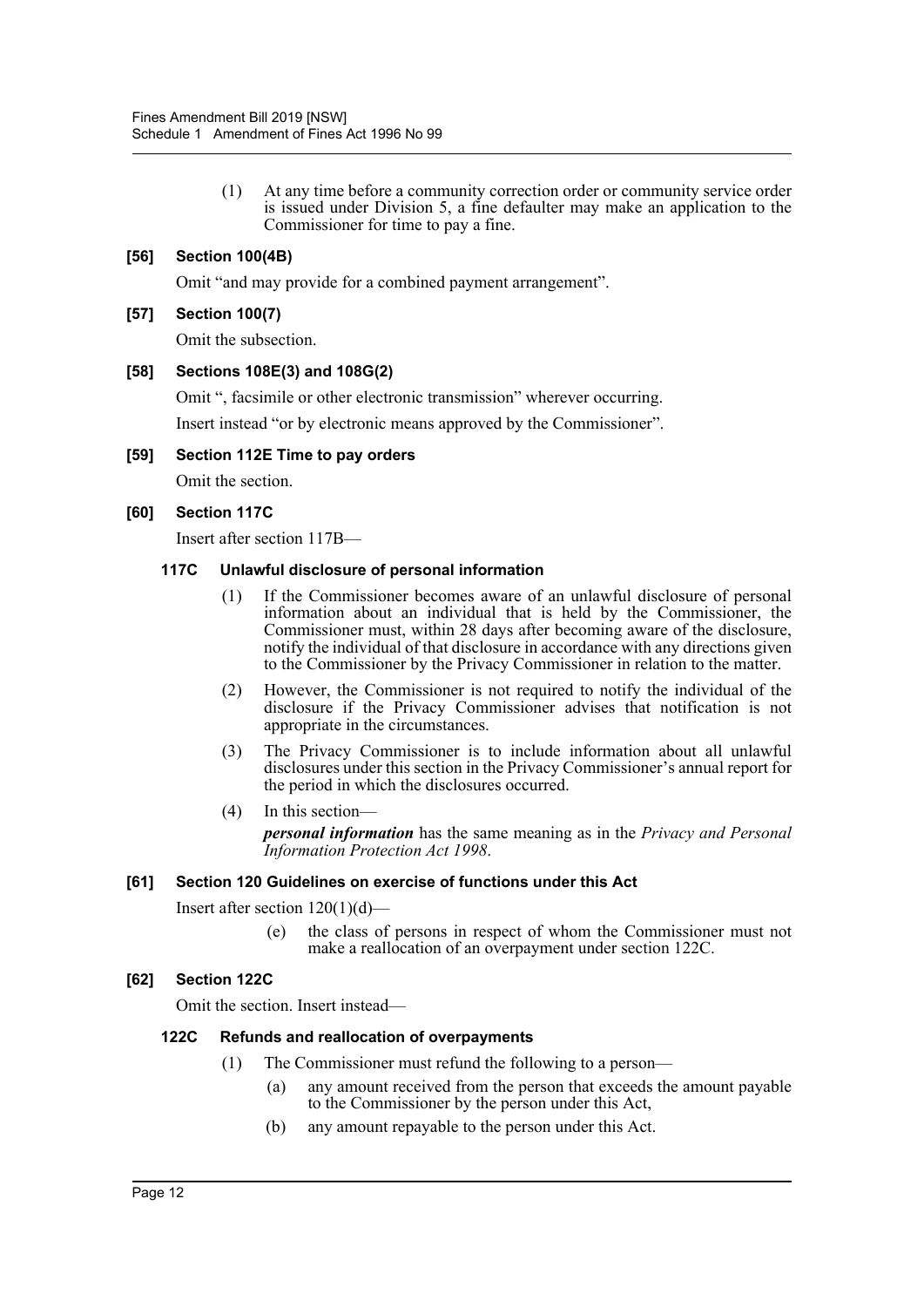- (2) The Commissioner may, instead of refunding an amount to a person, reallocate the amount towards the payment of any other amount payable by the person under this Act (a *reallocation*).
- (3) The Commissioner must not, unless requested by the person, make a reallocation of an amount otherwise refundable to a person under this section if the person—
	- (a) was in receipt of a Government benefit at the time the person became entitled to the refund, or
	- (b) belongs to a class of persons specified in guidelines issued under section 120.
- (4) The Commissioner must notify a person of the reallocation of an amount otherwise refundable to the person under this section and, if the reallocation relates to an inadvertent overpayment by the person, the Commissioner must notify the person of the right to request a refund of the inadvertent overpayment.
- (5) If the Commissioner makes a reallocation of an amount towards the payment of a penalty notice issued to the person, the Commissioner must also notify the person of any of the following rights that the person has—
	- (a) the right to have the matter to which the penalty notice relates dealt with by a court under section 23A or sections 35 and 36,
	- (b) the right to apply for a review of the decision to issue the penalty notice under section 24A,
	- (c) the right to give an approved nomination notice under section 38.
- (6) If the Commissioner makes a reallocation of an amount towards the payment of a penalty notice and the whole of the amount payable under the penalty notice is paid, the following applies—
	- (a) an election under section 23A or 36 may be made within 90 days of the date of the reallocation,
	- (b) an application for a review of the decision to issue the penalty notice under section 24A may be made within 60 days of the date of the reallocation,
	- (c) a nomination under section 38 may be made within 90 days of the date of the reallocation,
	- (d) a relevant nomination document may be provided to the authorised officer or informant (as the case requires) under section 185(1) of the *Road Transport Act 2013* within 90 days of the date of the reallocation.
- (7) If a person who has made an inadvertent overpayment that has been reallocated by the Commissioner under this section requests a refund of the inadvertent overpayment, the Commissioner must revoke the decision to make the reallocation and refund the inadvertent overpayment.
- (8) A failure by the Commissioner to give notice as required by this section does not affect the validity of a reallocation.
- (9) In this section—

*fine enforcement order* includes an interstate fine enforcement order (within the meaning of Part 5A).

*inadvertent overpayment* means any amount paid by a person under a penalty notice or fine enforcement order (including any amount paid towards enforcement costs) that is repayable to the person under this Act but does not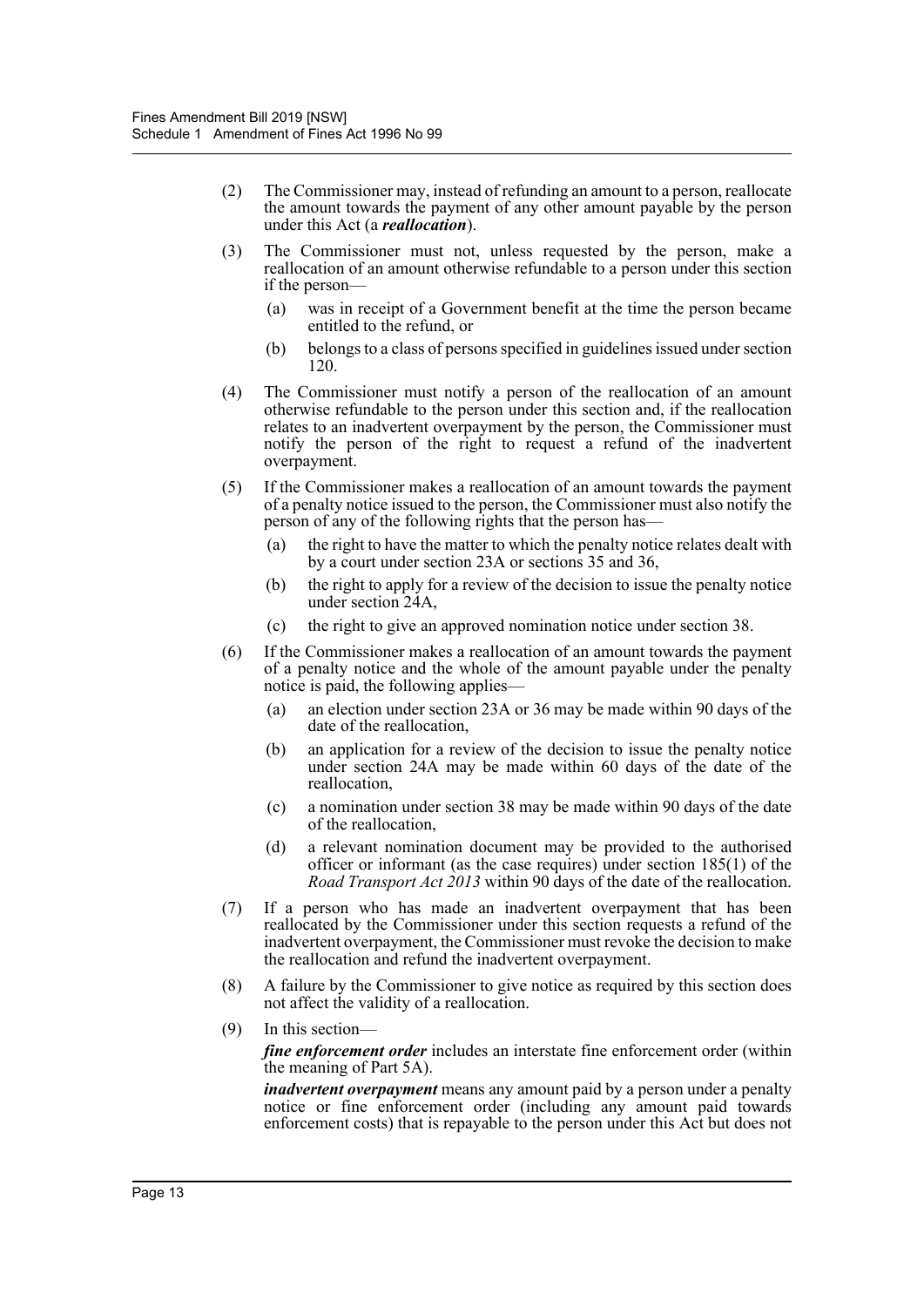include an amount that is repayable because of the withdrawal of a penalty notice or the withdrawal or annulment of a fine enforcement order.

#### **[63] Section 126A Penalty notices and penalty reminder notices sent to recently reported postal address and returned to sender**

Insert "postal" after "reported" wherever occurring in section 126A(1) and (2).

#### **[64] Section 126A(3)**

Omit "*recently reported address*". Insert instead "*recently reported postal address*".

#### **[65] Section 126A(3)(a)**

Insert "postal" before "address".

#### **[66] Section 126A(3)(b)**

Omit "an address", "a different address" and "that address".

Insert instead "a postal address", "a different postal address" and "that postal address", respectively.

#### **[67] Section 126A(3)(c)**

Omit "an address" and "the address".

Insert instead "a postal address" and "the postal address", respectively.

#### **[68] Section 126A, note**

Omit "must annul". Insert instead "may withdraw".

# **[69] Section 126A, note**

Omit "section 49". Insert instead "section 47".

- **[70] Sections 129, 131 and 132** Omit the sections.
- **[71] Schedule 3 Savings, transitional and other provisions** Omit "(Section 131)".

# **[72] Schedule 3, Part 17** Insert after clause 47—

# **Part 17 Provisions consequent on enactment of Fines Amendment Act 2019**

#### **48 Definition**

In this Part, *amending Act* means the *Fines Amendment Act 2019*.

#### **49 Early enforcement arrangements**

The amendments made to sections 13, 14, 42 and 100 by the amending Act extend to a fine that was imposed, or an amount payable under a penalty notice that was issued, before the commencement of the amendment to section 13.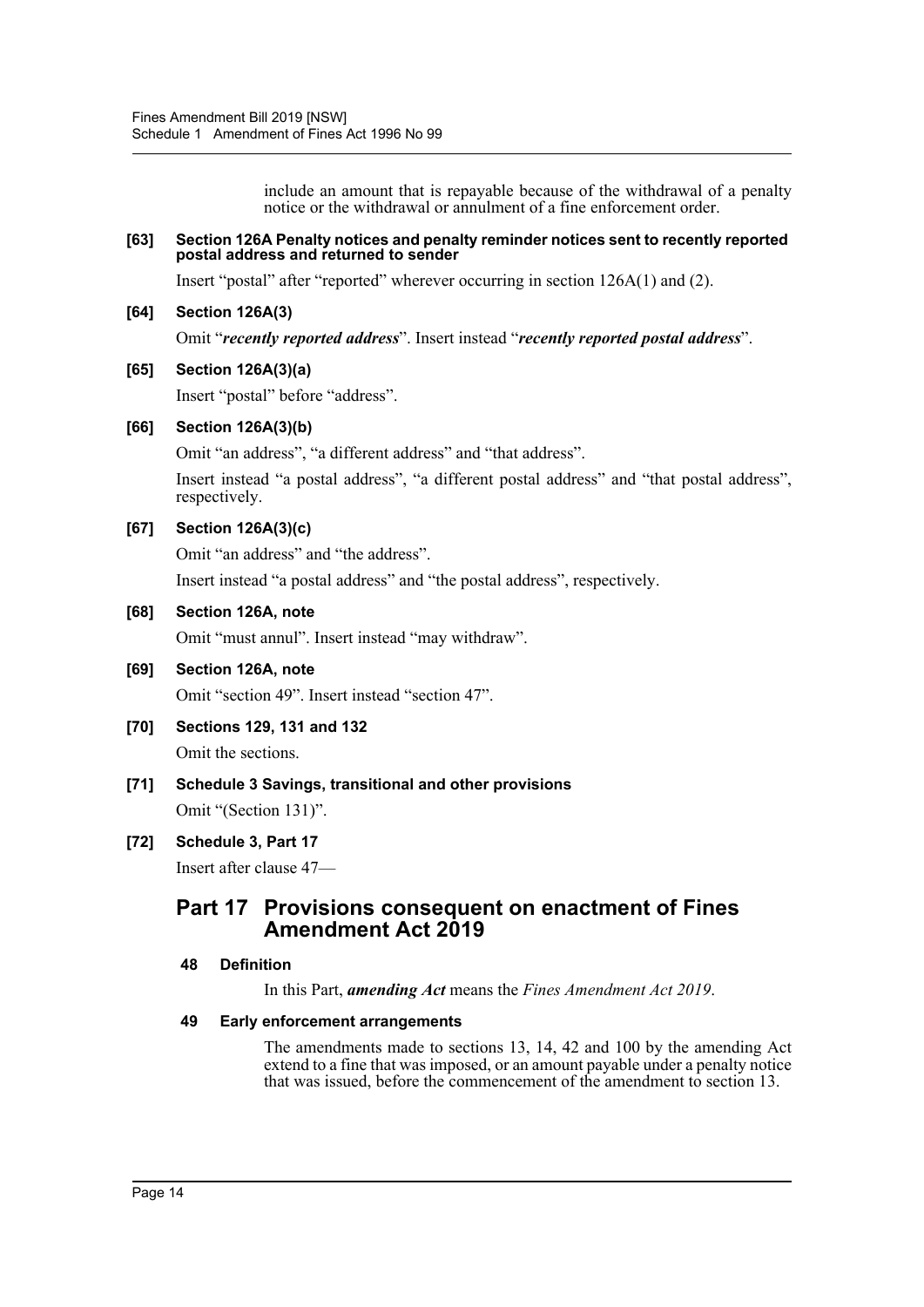#### **50 Electronic service of documents**

Sections 21, 28 and 61, as amended by the amending Act, apply to a penalty notice issued to a person, or a penalty reminder notice or notice of a fine enforcement order served on a person, on or after the commencement of the amendment to section 21(2), regardless of—

- (a) when the offence occurs, and
- (b) when a penalty notice is issued to, or a penalty reminder notice or notice of a fine enforcement order is served on, the person in relation to the same matter.

#### **51 Internal review of penalty notices**

Section 24A, as amended by the amending Act, applies to an application made after the commencement of the amendment to that section, regardless of when the penalty notice is issued.

#### **52 Nomination in vehicle and vessel offences**

Section 38, as amended by the amending Act, applies in relation to a vehicle or vessel offence committed or alleged to have been committed on or after the commencement of the amendment to section 38(1).

#### **53 Withdrawal and annulment of penalty notice enforcement orders**

Sections 46–52, as amended by the amending Act, apply to an application for the withdrawal or annulment of a penalty notice enforcement order made after the substitution of section 46, regardless of when the order was made.

#### **54 Refunds and reallocation of overpayments**

Section 122C, as substituted by the amending Act, applies to any amount in respect of which a person becomes, on or after the substitution, entitled to a refund.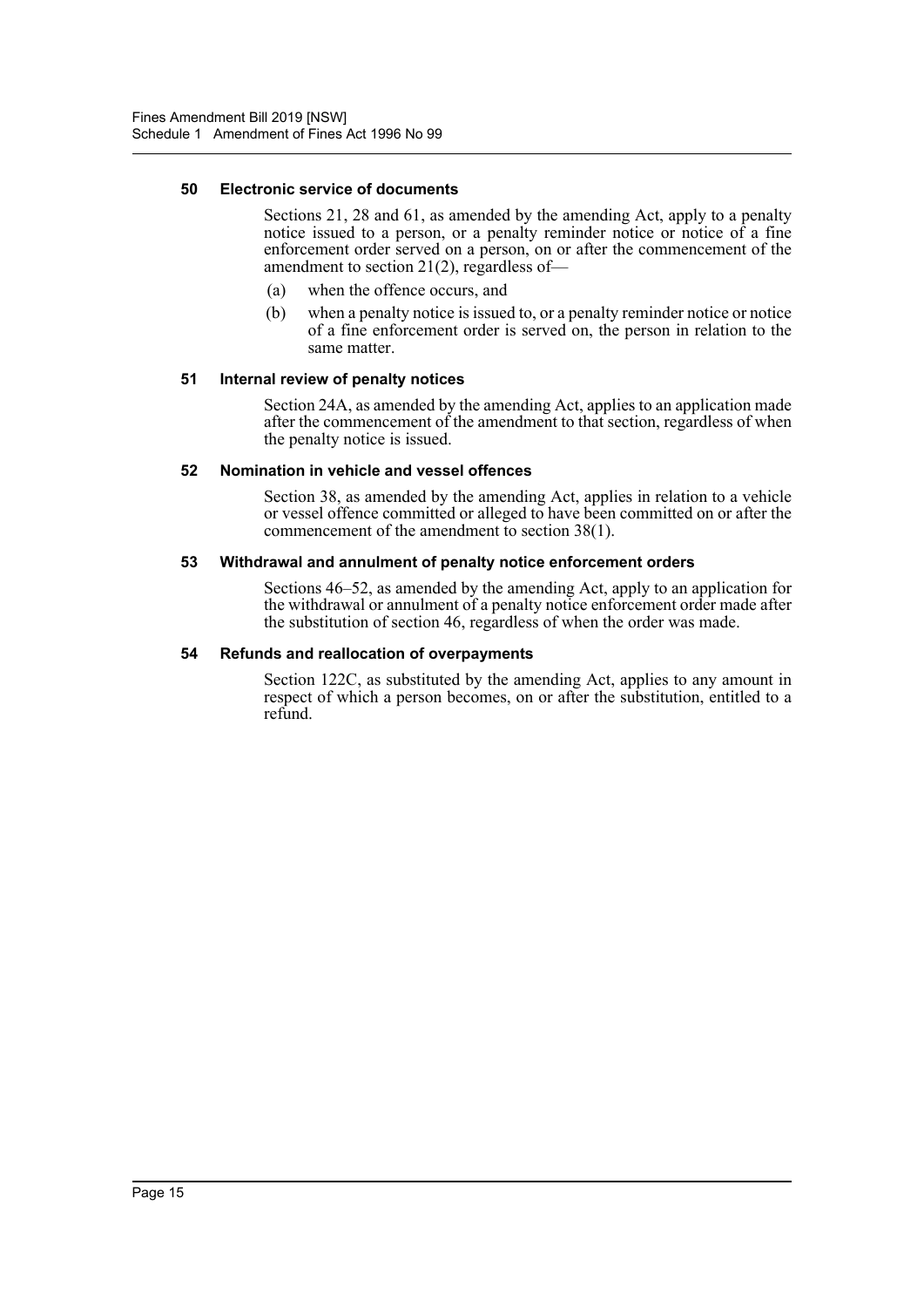# <span id="page-16-0"></span>**Schedule 2 Amendment of other legislation**

# **2.1 Fines Regulation 2015**

- **[1] Part 2, heading** Omit "**and fees**".
- **[2] Clauses 5 and 6(3) and (4)** Omit the provisions.

# **[3] Clause 6 Waiver, postponement or refund of costs**

Omit "section  $14(1B)(a)$  or (b)" and "section  $42(1AA)(a)$  or (b)" from clause 6(2). Insert instead "section 14(1B)" and "section 42(1AA)", respectively.

# **2.2 Road Transport Act 2013 No 18**

# **[1] Section 183 Definitions**

Insert at the end of the definition of *relevant nomination document* in section 183 (1)— **Note.** A person (other than the responsible person) who was in charge of a vehicle at the time a designated offence occurred may provide an approved nomination document or statutory declaration.

#### **[2] Section 185 When responsible person not liable for parking offence**

Omit section 185(1). Insert instead—

- (1) Despite section 184, the responsible person for a vehicle is not guilty of a parking offence by the operation of that section if—
	- (a) the offence is dealt with under Division 3 and the authorised officer under section 195 receives a relevant nomination document containing the name and address of the person who was in charge of the vehicle at all relevant times relating to the offence (the *liable person*) within 21 days after service on the responsible person of a penalty notice for the offence, or
	- (b) the offence is not dealt with under Division 3 and the informant receives a statutory declaration containing the name and address of the liable person within 21 days after service on the responsible person of a court attendance notice for the offence, or
	- (c) the responsible person satisfies the authorised officer or the court hearing the proceedings for the offence (as the case requires) that the responsible person did not know and could not with reasonable diligence have ascertained the name and address of the liable person.

#### **[3] Section 186 Duty to inform if person not driver of vehicle committing camera recorded offence**

Insert after section 186(1)—

(1A) However, a person is not required to provide a relevant nomination document under subsection  $(1)$ , and is taken to have complied with this section, if the person who was in charge of the vehicle at the time the offence occurred has already provided a relevant nomination document containing the person's name and address to the authorised officer or the prosecutor (as the case requires).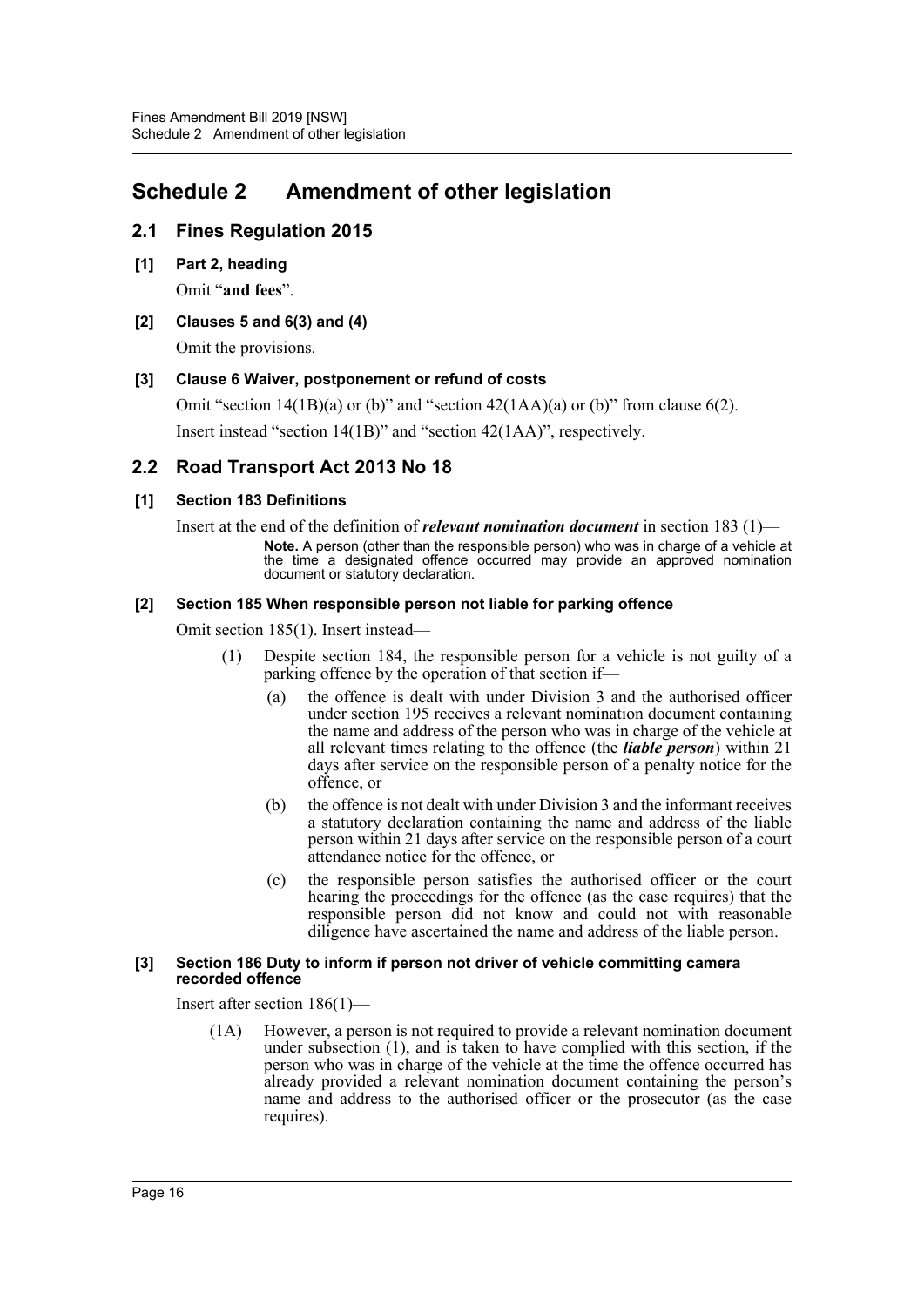#### **[4] Section 186(3)**

Omit "by a person served with". Insert instead "in relation to".

#### **[5] Section 186(3)**

Omit "on the person".

#### **[6] Section 188 Offences relating to nominations**

Omit "another person" from section 188(2).

Insert instead "a person (including the person making the nomination)".

#### **[7] Section 188(3)**

Omit "another person". Insert instead "a person".

#### **[8] Section 188(3)**

Omit "other".

#### **[9] Section 189 Nominations by responsible persons**

Omit "for use by responsible persons when nominating other persons under this section as persons in charge of vehicles for which they are the responsible persons" from section  $189(1)$ .

Insert instead "to be used to nominate the person in charge of a vehicle".

#### **[10] Section 189(3)**

Omit the subsection. Insert instead—

(3) An authorised officer may, by written notice (a *verification notice*) served on a person who gives an approved nomination document, require the person to supply a statutory declaration for use in court proceedings verifying any of the information contained in the approved nomination document that is specified in the verification notice.

#### **[11] Section 192 Further identity information from nomination information provider**

Insert at the end of paragraph (b) of the definition of *nomination information provider* in section 192(4)-

, or

(c) in the case of a document supplied by a natural person nominating themselves as the person in charge of the vehicle concerned—the person who supplies the document.

# **2.3 Road Transport (General) Regulation 2013**

#### **Schedule 5 Penalty notice offences**

Insert in appropriate order in the matter relating to the *Road Transport Act 2013*—

Section 189(4)—

| (a) | in the case of an individual                                                         | Class 1 | Level 8  |  |  |
|-----|--------------------------------------------------------------------------------------|---------|----------|--|--|
| (b) | in the case of a corporation—                                                        |         |          |  |  |
|     | $(i)$ for the first offence, or the first offence within Class 1<br>the last 5 years |         | Level 12 |  |  |